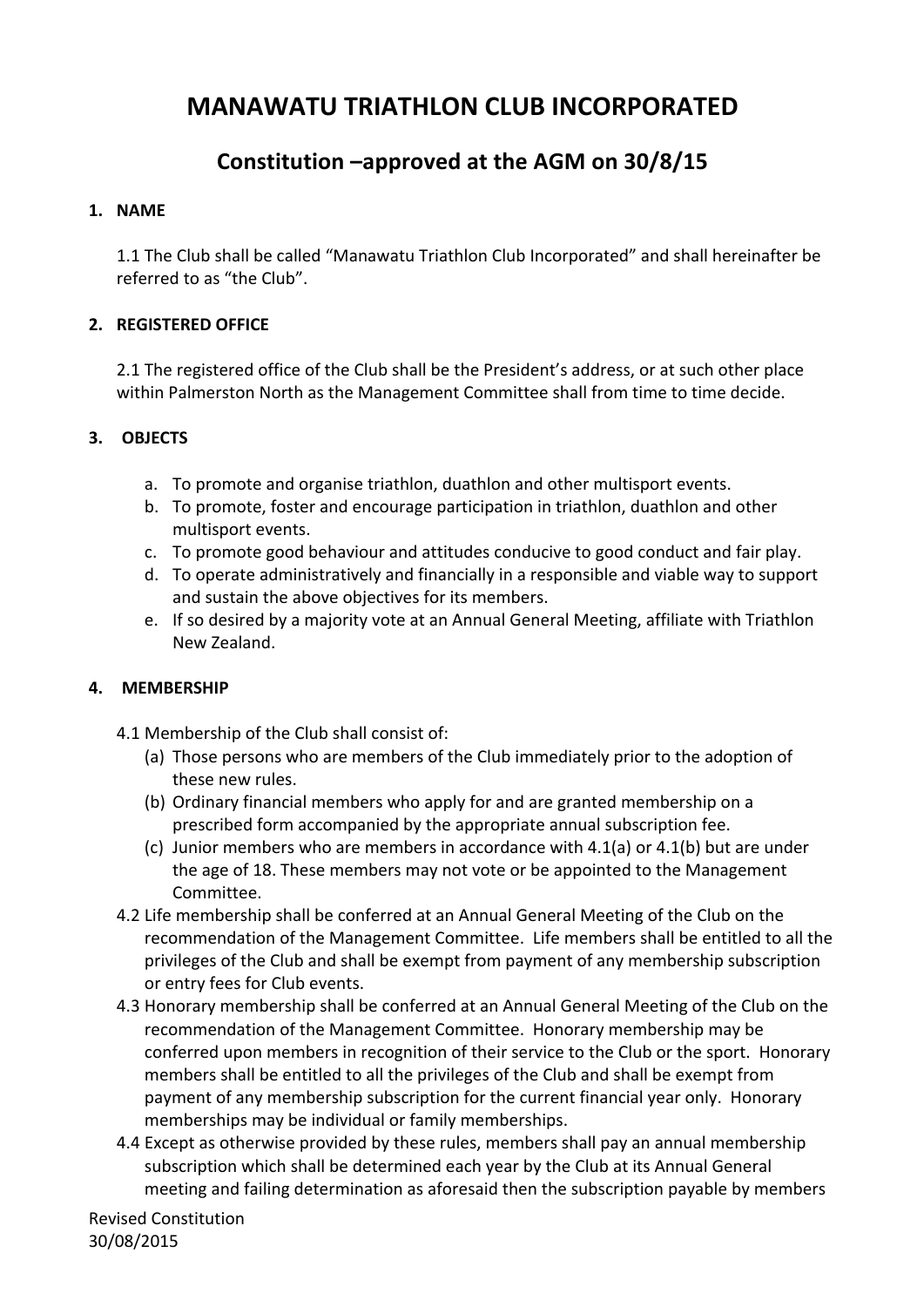for the preceding financial year shall continue to be payable by all members of the then current financial year.

- 4.5 Members serving on the Management Committee shall be exempt from paying membership fees or entry fees for Club events, during their time of service.
- 4.6 Every member of the Club shall be bound by these rules and by the by-laws of the Club from the time of election to membership and notwithstanding non-payment of any membership fees.
- 4.7 A Register of members shall be kept showing the names and addresses of all members of the Club and no person shall be a member or entitled to the privileges of membership unless his name appears in such register. Every person who ceases to be a member of the Club shall have his/her name removed from the register. A person ceases to be a member of the Club upon:
	- (a) Receipt by the Secretary of that person's written notice of resignation.
	- (b) On the  $31<sup>st</sup>$  October or any other date as determined by the Annual General Meeting where a member has not paid his/her annual membership subscription. This clause is subject to 4.6 (c).
	- (c) The Management Committee may decide at any meeting to permit a person under clause 4.6 (b) to remain as a member provided all arrears of subscription are met within such period as the Management Committee allows, or when the Management Committee may decide at any meeting to cancel that person's liability for any of the arrears of subscriptions.
	- (d) Suspension as herein provided.
	- (e) Expulsion as herein provided.
	- (f) At termination or suspension of membership, the member must pay any outstanding subscriptions and fees and return any Club property in their possession.
	- (g) A suspended member may not participate in Club events during a suspension period. An expelled member may not participate in Club events unless readmitted in accordance with 4.6 (h).
	- (h) The Management Committee may at its discretion at any time readmit a person to membership upon such conditions as the Management Committee may think fit.
- 4.8 Upon receipt of a written allegation of misconduct or a dispute the Management Committee may establish a Disciplinary Committee to hear the matter.
	- (a) The Disciplinary Committee shall consist of not less than three people and may contain members or non-members. A persons appointed to the Disciplinary Committee should not have a conflict of interest with the alleged misconduct or dispute.
	- (b) In the event of a dispute or disciplinary matter requiring a hearing before the Disciplinary Committee, the member concerned shall be given at least fourteen (14) days' notice in writing as to the nature of the alleged misconduct or dispute and the proposed time and place of the hearing; unless the member, given the option, chooses an earlier date and time suitable to all parties.
	- (c) The member concerned must be given the opportunity to be heard by the Disciplinary Committee and to present his or her case before any decision is pronounced.
	- (d) In considering the submissions made by any member, the Disciplinary Committee shall have regard, at all times, to the rules of natural justice.
	- (e) The member concerned if they so choose, may have an advocate or support person of their choice present at any such hearing.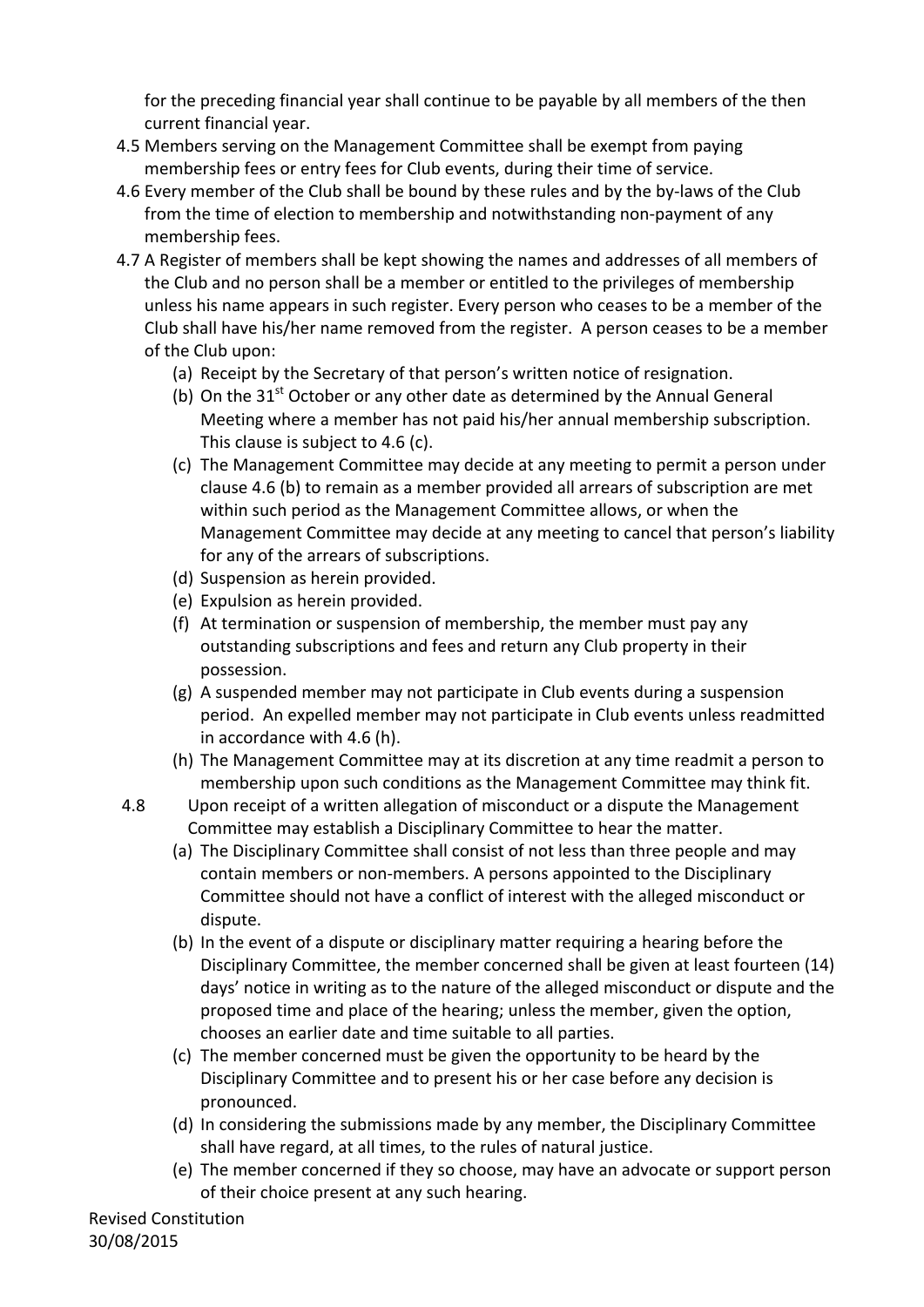- (f) The decision of the Disciplinary Committee shall be binding upon the member concerned. Nevertheless the member concerned shall have thirty (30) days from the date of being advised in writing of the decision to appeal against that decision. Any such appeal must be lodged in writing with the Management Committee.
- (g) The member may appeal the decision of the Disciplinary Committee to the Management Committee. An appeal may only be made on one or more of the following grounds:
	- a. That natural justice was denied.
	- b. That substantially new evidence has become available after the decision which is being appealed, was made.
	- c. That any penalty imposed by the Disciplinary Committee was either excessive or inappropriate.
- (h) The member must be given fourteen  $(14)$  clear days' notice in writing of the time and place of hearing of any such appeal before the Management Committee. Members of the Management Committee who may have a conflict of interest with the appeal should not be present or have voting rights on the outcome of the appeal.

# **5 MEETINGS**

- 5.1 Annual General Meetings
- 5.1.1 The Annual General meeting of the Club shall be held each year not earlier than one month nor later than six months after the end of any financial year and shall be held at such time and place as shall be decided by the Management Committee.
- 5.1.2 Prior to or at the Annual General meeting the members shall receive from the Management Committee the Annual Report and the Accounts and Balance Sheet for the preceding financial year, they shall appoint an auditor and approve officers of the Management Committee and shall transact such other business as may properly be transacted by the Club in a General meeting. The following will be the order of business:
	- (a) Consideration of the report and of the accounts and balance sheet.
	- (b) The approval of the Management Committee.
	- (c) The appointment and remuneration of an auditor.
	- (d) Confirmation of subscriptions.
	- (e) Special business.
	- (f) General business.
- 5.1.3 The secretary shall, not less than fourteen (14) days before such Annual General Meeting, send each member a notice mentioning the day, place and hour of the meeting and the business to be transacted thereat.
- 5.1.4 Every member shall be entitled to receive a copy of the Financial Accounts for the year under review and of the Management Committee report thereon.
- 5.2 Special General Meeting

A Special General meeting of the Club may be called by direction of the Management Committee at any time or shall be called by the Secretary within one calendar month after receipt of a requisition to that effect signed by not less than ten members of the Club, specifying the object or objects of such Special Meeting. Notice of any such meeting specifying the time and place thereof and specifying matters to be discussed thereat shall be sent to all members at least fourteen (14) days prior to the date for the holding thereof. No business shall be transacted at any Special General Meeting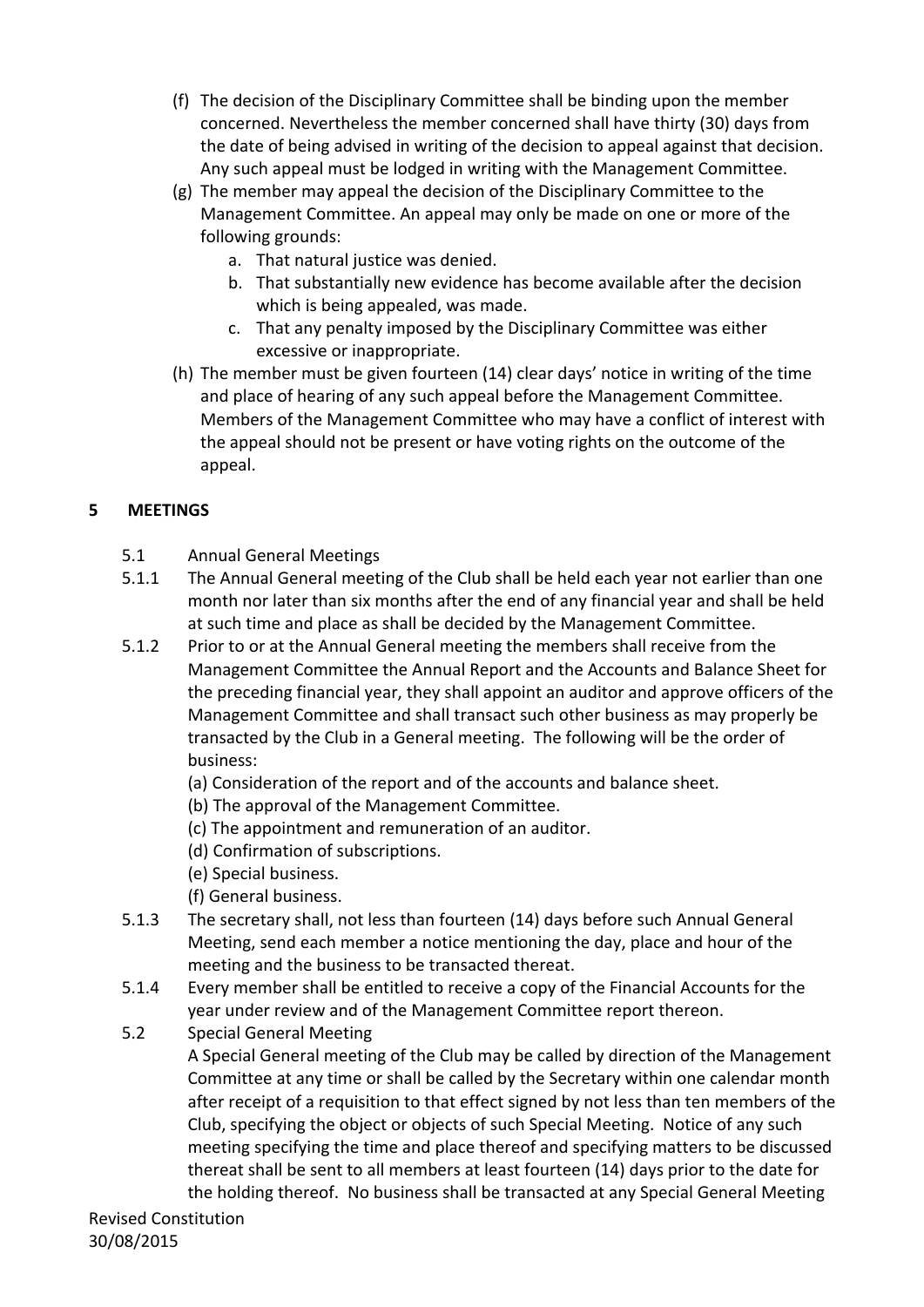except that which notice has been given as aforesaid. Every Special Meeting shall be held at such time and place as shall be decided by the Management Committee.

5.3 Chairperson

The Chairperson of the Management Committee shall take the Chair at all Annual or Special General Meetings of the Club. If at any such meeting the Chairperson shall not be present the members present shall choose one of the other members of the Management Committee to be Chairperson.

- 5.4 Voting Rights
- 5.4.1 At all Annual or Special General Meetings of the Club, each financial member eligible to vote shall be entitled to one vote and in the event of an equality of votes the Chairperson of the meeting shall be entitled to a second or casting vote.
- 5.4.2 No voting by proxy shall be allowed at any General meeting of the Club.
- 5.4.3 No objection shall be made to the validity of any vote except at the meeting or ballot at which such vote is tendered and every vote not disallowed at such meeting shall be deemed valid. The Chairperson of the meeting shall be the sole and absolute judge of the validity of any vote tendered at any meeting or ballot.
- 5.4.4 If members demand a ballot it shall be taken in such a manner as the Chairperson directs and the results of the ballot shall be deemed to be the resolution of the Club. The demand for a ballot at a General Meeting shall not prevent the transaction of any business other than that on which the ballot has been demanded. At every meeting at which a ballot is taken the meeting shall appoint two of their number as scrutineers and upon the closing of the ballot the scrutineers shall collect the ballot papers, determine the result of the ballot and report such result to the Chairperson of the meeting.
- 5.5 In respect of the notice to members of every General Meeting pursuant to Rules 5.1.3 and 5.2 the same shall be given to every member of the Club by post addressed/email to their last known address appearing in the Register of Members and every such notice shall be deemed to have been given and to have been received at the expiration of seventy-two hours from posting of such notice. The accidental omission to give notice of a meeting to, or the non-receipt of a notice by, any member shall not invalidate the proceeding of any meeting.

# **6 OFFICERS**

6.1 The officers of the Club shall be members of the Management Committee.

# **7 MANAGEMENT COMMITTEE**

- 7.1 The Management Committee shall consist of:
	- (a) President (who shall be Chairperson)
	- (b) Vice President
	- (c) Secretary
	- (d) Treasurer
	- (e) And at least two (2) and not more than ten (10) ordinary members, decided by the Annual General Meeting. One of these ordinary member positions may be reserved from time to time for an appointed member from an associated body.
- 7.2 The Management Committee shall hold office until the next Annual General Meeting.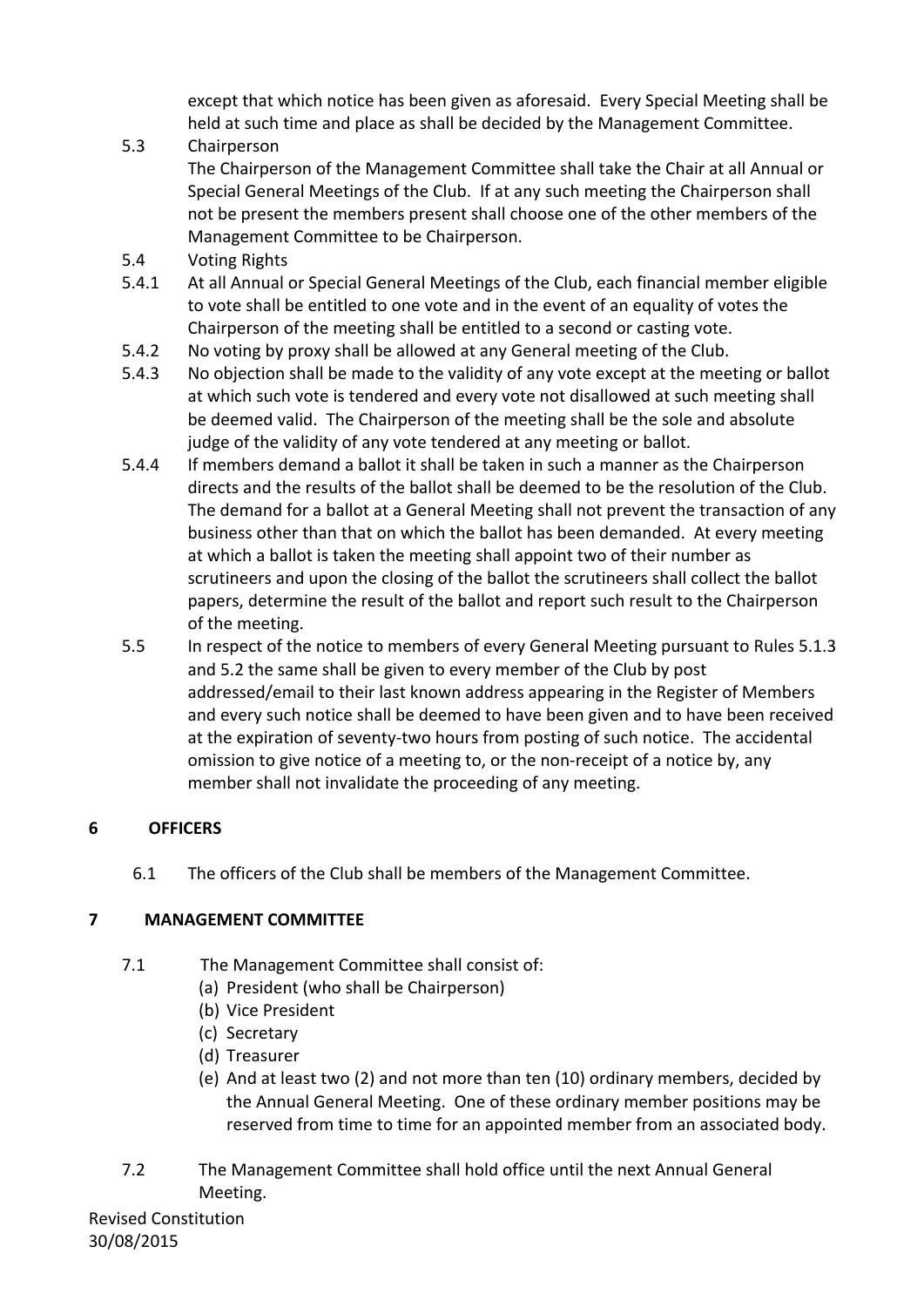- 7.3 If the position of any officer holder becomes vacant between Annual General Meetings, the Management Committee may appoint another Management Committee member to fill that vacancy until the next Annual General Meeting.
- 7.4 Vacancies arising in the Committee shall be filled by a resolution of the Committee and persons so co-opted shall hold office until the next Annual General Meeting.
- 7.5 A simple majority shall decide all decisions of the Management Committee.
- 7.5 Members of the Management Committee shall forfeit their place, if without special leave being granted and recorded in the minutes, they: (a) Are absent from three (3) consecutive Committee meetings; or (b) By notice in writing from the Management Committee are called upon to resign for any reason, which the Management Committee deems expedient.
- 7.6 At all meetings of the Management Committee, where there is any equality of votes, the Chairperson shall have the casting vote in addition to their own deliberative vote.
- 7.7 In the absence of the Chairperson, such a meeting shall be presided over by such other member of the Management Committee, as the Management Committee shall determine.

# **8 MANAGEMENT**

- 8.1 The Management Committee shall have the full power to control and conduct the affairs and business of the Club and generally to exercise all powers granted or implied under these rules and to adopt such measures as the Management Committee deems fit in the interests of the Club and its members.
- 8.2 In addition (but not by way of limitation) to other powers vested in the Management Committee, it is hereby expressly directed that the Management Committee shall be entrusted with and may perform and exercise the following powers and duties:
	- (a) May enter into all such negotiations contracts and agreements in the name and on behalf of the Club, as the Management Committee may deem expedient.
	- (b) May from time to time make alter or amend or repeal any by-law or house rule related to or for more effectively carrying out these rules and in regulating the proper conduct of the Club and its members as the Management Committee may deem expedient provided that such by-laws shall not be inconsistent with these rules.
	- (c) Shall have full control of the funds of the Club and may make such arrangements, as the Management Committee deems advisable for the opening of the current or deposit accounts with any bank or banker.
- 8.3 The liability of the Management Committee shall be limited to the assets of the Manawatu Triathlon Club.
- 8.4 The President, Secretary, Treasurer, and other officers of the Club who may by the authority of the Committee accept or incur any financial liability on behalf of the Club shall be indemnified by the Club against any personal loss in respect of such liability.
- 8.5 No member or person associated with the Club shall derive any income, benefit or advantage from the Club where they can materially influence the payment of income, benefit, or advantage, except where that income, benefit or advantage is derived from: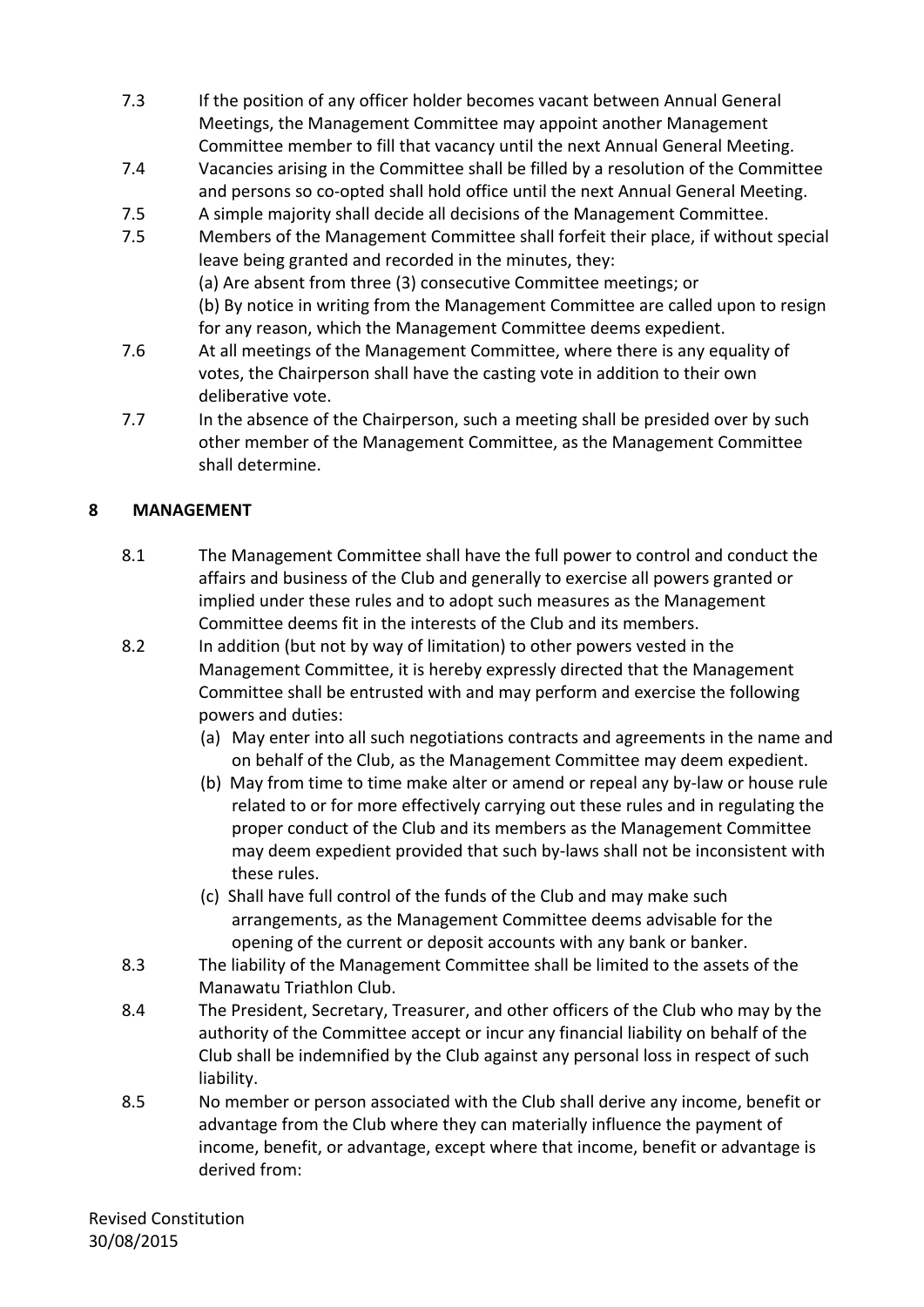- (a) Professional services to the Club rendered in the course of business charged at no greater cost than current market rates.
- (b) Interest on money lent at no greater than current market rates.

## **9 RULES**

- 9.1 The Club may from time to time amend, alter, extend, add to or rescind any of its Rules or make any new Rule by resolution of an Annual General Meeting or a General Meeting of the Club called for that purpose.
- 9.2 No such resolution altering the Rules of the Club shall take effect or be binding on the Club unless:
	- (a) Notice of motion thereof has been given in writing to the Secretary by either the Management Committee or at least ten (10) members who have signed such notice of motion not less than one calendar month prior to the General Meeting at which the resolution is to be moved and
	- (b) Notice of such resolution is forwarded to all members (in accordance with Rule 5.5 hereof) not less than seven days prior to such General Meeting, and
	- (c) At such General Meeting such resolution is carried by a majority of not less than two-thirds the members present and voting thereon.
- 9.3 Any member shall on request to the Secretary be provided with a complete and accurate copy of the Rules of the Club and may be charged for such copy fee as the Management Committee may from time to time decide.

## **10 DISSOLUTION**

10.1 A majority of the members present and voting at a General Meeting convened for the purpose of which not less than fourteen (14) days notice has been given to all members in accordance with Rule 5.5 hereof, may, provided that all the debts and liabilities of the Club have been discharged or provided the cash funds of the Club in hand exceed the debts and liabilities of the Club, resolve that the Club be dissolved as from a date to be named in such resolution and may also direct the method of the disposition of the surplus funds and property of the Club after dissolution thereof. Any resolution aforesaid shall be confirmed at a subsequent General Meeting of the Club called for that purpose and held not earlier than thirty days after the date on which the resolution so to be confirmed was passed. On the dissolution or winding up of the Club all its assets shall be realised in a manner to be decided at the Special General Meeting herein before mentioned and there shall be paid from the proceeds thereof all the debts and liabilities owing the Club. If upon winding up or dissolution of the organisation there remains after the satisfaction of all debts and liabilities whatsoever the same shall not be paid or distributed among members of the organisation but shall be given or transferred to some other organisation or body with similar objects to this organisation or for some other charitable purpose with New Zealand.

#### **11. AUDITOR**

11.1 Members at the Annual General Meeting may appoint a duly qualified Chartered Accountant not being an officer of the Club.

#### **12. COMMON SEAL**